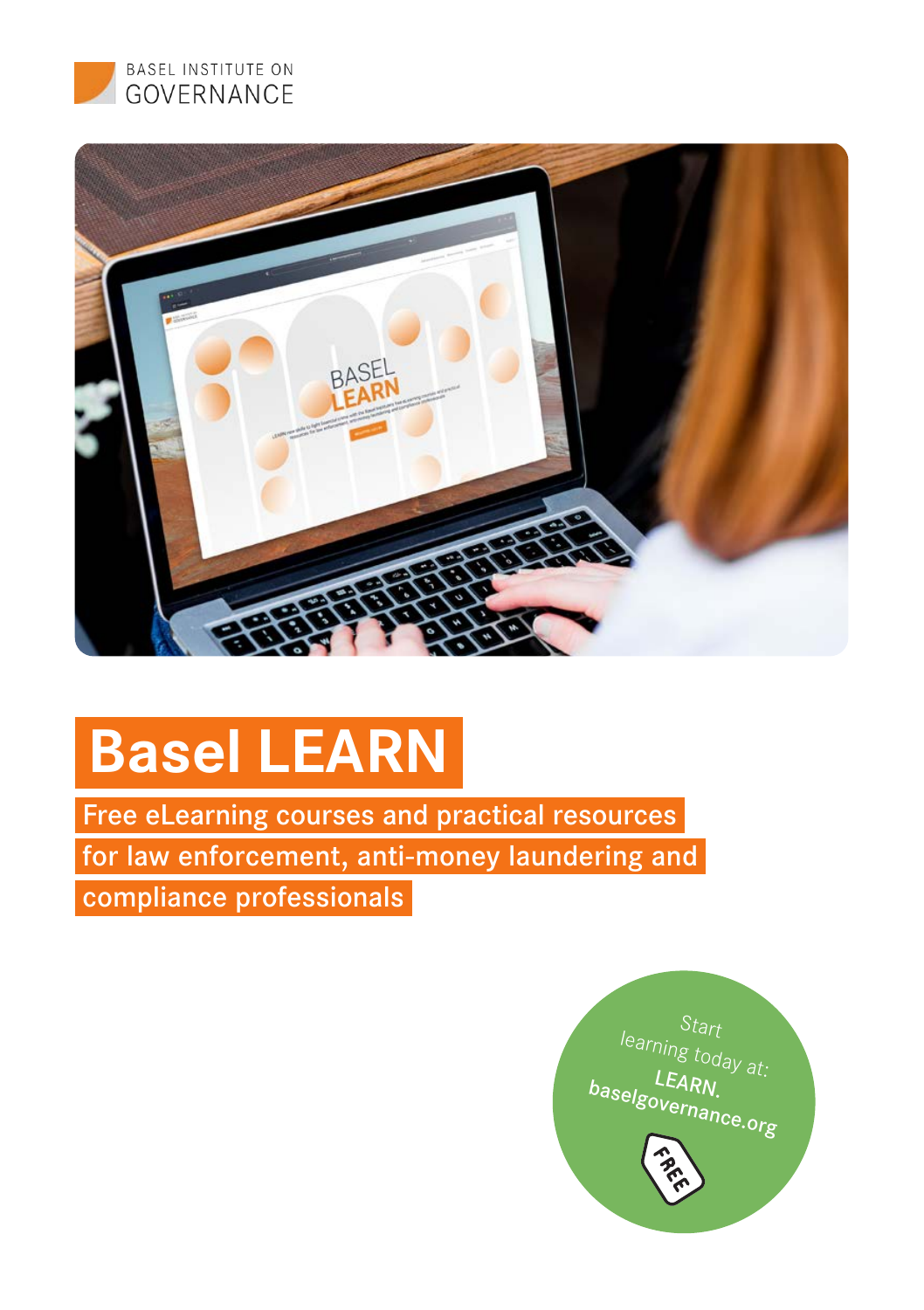# eLearning

### Who?

Financial analysts, investigators, prosecutors, compliance officers, lawyers, AML advisors and others who fight financial crime.

### What for?

Learn and practise new skills in financial analysis, intelligence gathering, asset tracing, international cooperation and much more. Enhance your career and help bring more criminals to justice!

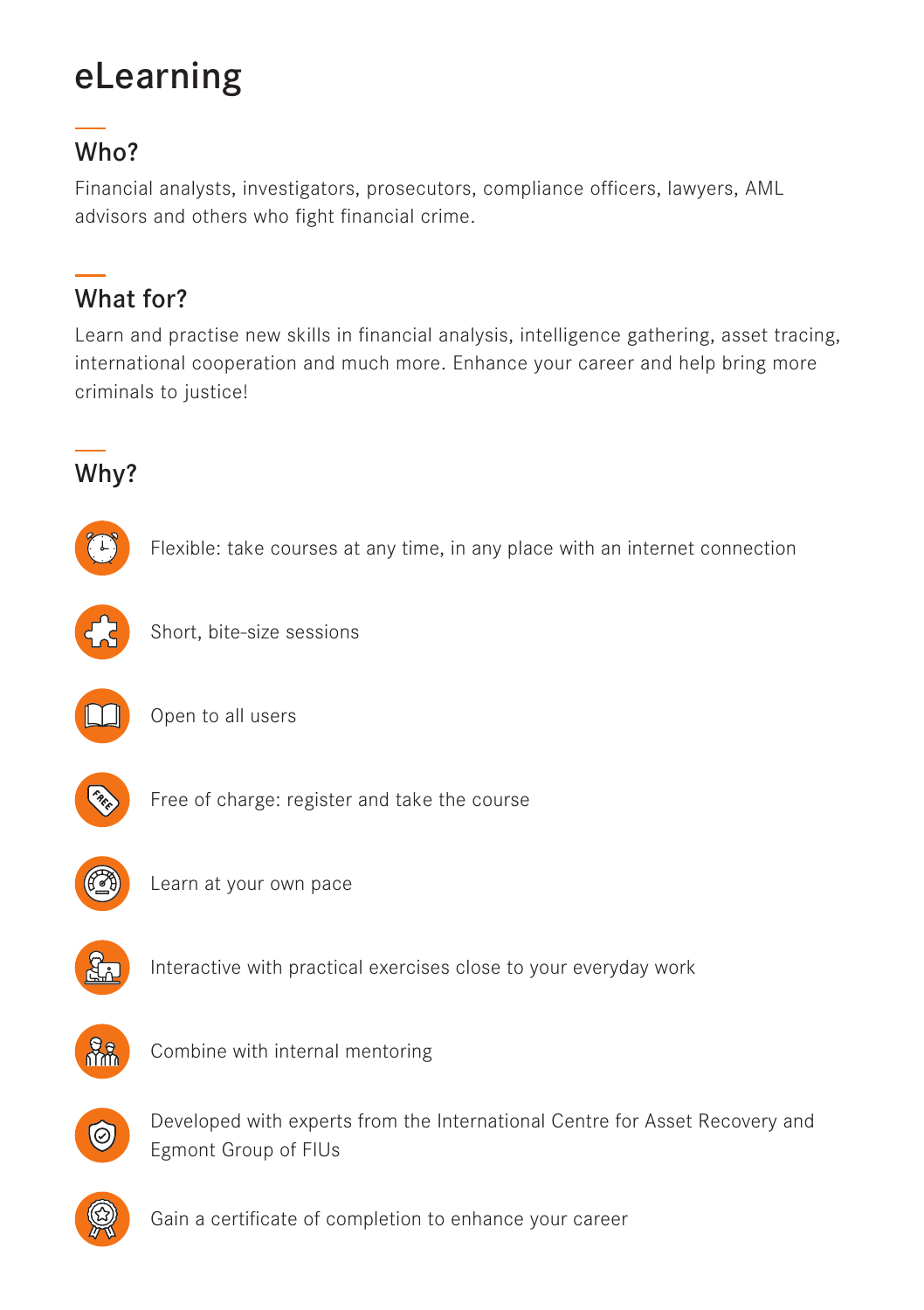## Courses



#### Operational Analysis of Suspicious Transaction Reports

Learn to assess the risk of suspicious activity and analyse suspicious transaction reports. Developed in cooperation with the Egmont Group of FIUs.



#### International Cooperation and Mutual Legal Assistance

Gain the skills to collect and request information and evidence from international sources, including writing effective MLA requests.



#### Visualising Cases and Flows of Money

Create a diagram showing the relationships between people and organisations in a money laundering case and the flows of money between them. Uses free yEd software.



#### Source and Application of Funds Analysis

Learn this simple method to prove a suspect's unknown or illegal income in a corruption, money laundering case or illicit enrichment case.



#### Terrorist Financing

Learn about terrorist financing threats, as well as how to identify, analyse and report them. Developed in cooperation with the Egmont Group of FIUs.

| Seasons & Toyot Associate and Institu-   |             |                                                                                       |                          |                                                                  |
|------------------------------------------|-------------|---------------------------------------------------------------------------------------|--------------------------|------------------------------------------------------------------|
| <b>Regi E. Select "Thepsall Advised"</b> |             |                                                                                       |                          |                                                                  |
| $\rightarrow$<br>۰                       | ×           | Ý<br>÷                                                                                | 17<br>÷                  |                                                                  |
| Seem in the talk                         | г           | G<br>n<br>v<br>÷<br>۰<br>٠                                                            | 11<br>五天和<br>$\sim$<br>÷ | ×<br>11.15<br>۰<br>٠<br>۰<br><b>START COMPANY</b><br>÷<br>-<br>- |
|                                          |             | ÷<br><b>COMPANY</b><br>-                                                              | -<br>÷<br>-              | $\sim$                                                           |
| ×                                        |             |                                                                                       |                          |                                                                  |
| ٠<br>٠                                   | ٠<br>٠      | ٠                                                                                     | ٠                        | ALC: U<br>٠                                                      |
| x                                        | --          |                                                                                       |                          | <b>ALC: U.S.A.A.</b>                                             |
| ¥<br>$\overline{}$                       | ÷           | <b>Service</b>                                                                        | <b>Install Service</b>   | <b>Daily Guitard</b>                                             |
| ¥<br><b>HEAR</b><br>٠                    | m           | <b><i><u>Institute</u></i></b>                                                        |                          | me                                                               |
| ٠<br>$-0.01$                             |             | <b>Williams President Internet</b>                                                    |                          | <b>STATE</b><br><b>STORY</b>                                     |
| ×<br><b>MALA</b>                         | <b>Send</b> | <b>Suiza Suprement</b>                                                                | ---                      |                                                                  |
| <b>Wildelphin</b>                        | -           | they floor in all contact                                                             |                          | <b>STATISTICS</b>                                                |
| v<br><b>MAGA</b>                         | w.          | <b>Hilder</b>                                                                         |                          | <b>COLOR</b>                                                     |
| <b>CALLA</b><br>٠                        | u           | <b>Brauers</b> (MF)                                                                   |                          |                                                                  |
| <b>Cana</b>                              | $\sim$      | <b>Three facility business</b>                                                        |                          | <b>ARLE</b>                                                      |
| d'ana                                    | m           | Now has credi-                                                                        |                          | <b>WHAT</b>                                                      |
| <b>Without</b>                           |             | <b>Report Fold Start Lowered</b>                                                      |                          | man.                                                             |
| <b>Wildelm</b>                           | m<br>m.     | State of Concise O'M Separat Man                                                      | <b>CALL AND</b>          |                                                                  |
| <b>Middle</b><br><b>HELMAN</b>           | ÷           | <b>But all cases of it fraum frantiser</b>                                            | <b>Hara</b>              |                                                                  |
|                                          | ÷<br>w.     | Now of Laura of A Security from threat                                                | $m + n$                  |                                                                  |
|                                          |             | <b>But all pays of a based for</b>                                                    | <b>STEW</b>              |                                                                  |
| s<br><b>STATISTICS</b>                   |             |                                                                                       |                          |                                                                  |
| <b>Color</b>                             | m           | <b>Training Study about a property</b><br>The Military College Call and St. Ltd., and |                          | <b>MAG</b>                                                       |

#### Financial Analysis using Excel

Learn how to use Excel to organise and analyse large volumes of data such as banking records, invoices, phone records and commercial transactions.